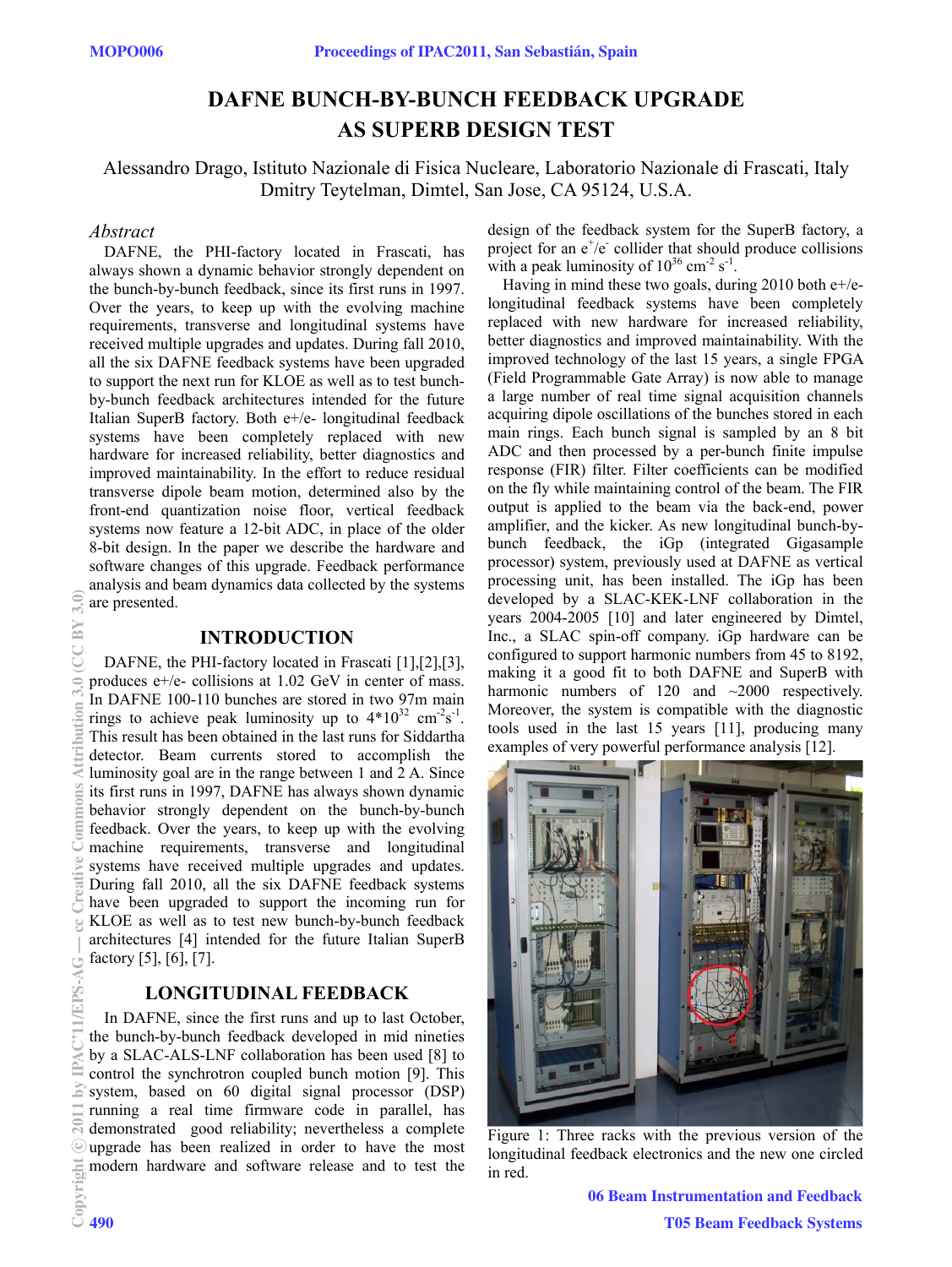As a consequence of using a new processing unit,the analog front end as well as the analog back end have been renewed to have updated interfaces to the new system, more modern components and simpler approach, but maintaining the same overall design philosophy. A picture of both systems is presented in Fig. 1, showing three racks used for the previous version of the systems and, circled in red for comparison, four small units containing the new digital and analog feedback hardware for both rings. Advantages are evident also in terms of occupied space and power consumption.

## **TRANSVERSE FEEDBACK**

In DAFNE, over the years, to keep up with the evolving machine requirements, the transverse feedback systems have received many upgrades and updates since the first system to damp the vertical motion designed in 2001 [13], [14], and the feedback itself has been a powerful beam diagnostics tool [15].

In the effort to reduce residual transverse dipole beam motion, determined also by the front-end quantization noise floor, the systems for the vertical feedback now feature a 12bit ADC, in place of the older 8bit design. As shown in Fig.2, the new iGp-12 unit has the same chassis layout as the previous iGp version. The printed circuit board at the chassis front includes a Xilinx Virtex-5 FPGA and 12bit ADC/DAC, to implement the bunch-bybunch processing. A USB cable connects the feedback PCB to an embedded Mini-ITX motherboard and solidstate drive combination running customized version of Linux operating system.



Figure 2: The iGp-12 feedback unit including 12bit ADC and DAC, Xilinx Virtex-5 FPGA, a Mini-ITX motherboard with a solid-state drive.

Due to the ultra-low emittance and size of the SuperB bunches, feedback systems with at least 12bit analog conversion will be necessary. In DAFNE, during the past runs, a small influence on the beam size due to the vertical feedback gain, has been observed during collisions. This effect can be explained basically by one or more of following reasons:

a) ADC quantization noise;

b) insufficient rejection of the out of band noise;

c) analog front-end and/or back-end noise.

The new system improves significantly on the first point and, by transitioning from 16 to 32 filter taps, enables narrower control bandwidth. Larger dynamic range also simplifies operation in presence of orbit offsets and front-end imperfections.

Experiments are in progress at DAFNE with the goal to study vertical beam size variations (in collision) by comparing feedback filters of different bandwidths. Configuring two filters of 6 and 12 taps at identical overall gain at the betatron frequency, one expects to quantify the effect of controller bandwidth on the steadystate residual beam motion. While this is still work in progress, the larger dynamic range of iGp12 allows more flexibility than in the previous feedback versions.

#### **RESULTS AND COMMISSIONING**

The new longitudinal and vertical feedback systems have been put under test during DAFNE runs from November 2010 to May 2011. The feedback behavior did not present remarkable problems or failures. The very peculiar beam diagnostics made by software tools based on the feedback internal capabilities, have been used to measure growth and damping rates in different machine setup as in the previous system versions. The performance of the new iGp12 system shows significant improvements with respect to the original iGp hardware maintaining, in the same time, backward compatibility.

In the longitudinal analog front end, using the new version, it has been possible to write a MATLAB/EPICS routine to control automatically the input signal range and applying, when necessary, real time adaptation of the input level by sending commands to modify the front end attenuator value.

Using the feedback systems, horizontal and vertical decoherence measurements have been performed during February 2011. These measurements have been done in the horizontal plane by exciting the beam with 2-10kV pulses to the injection kicker, which delivers a horizontal angle to the beam. Using the same trigger, turn-by-turn records are stored by the feedback software tools.

For the vertical case, no similar excitation is possible, so the feedback system itself has been used in antidamping mode to excite the beam. Fig. 3 shows the natural decoherence of the beam with feedback-off after a 0.4 ms excitation period.